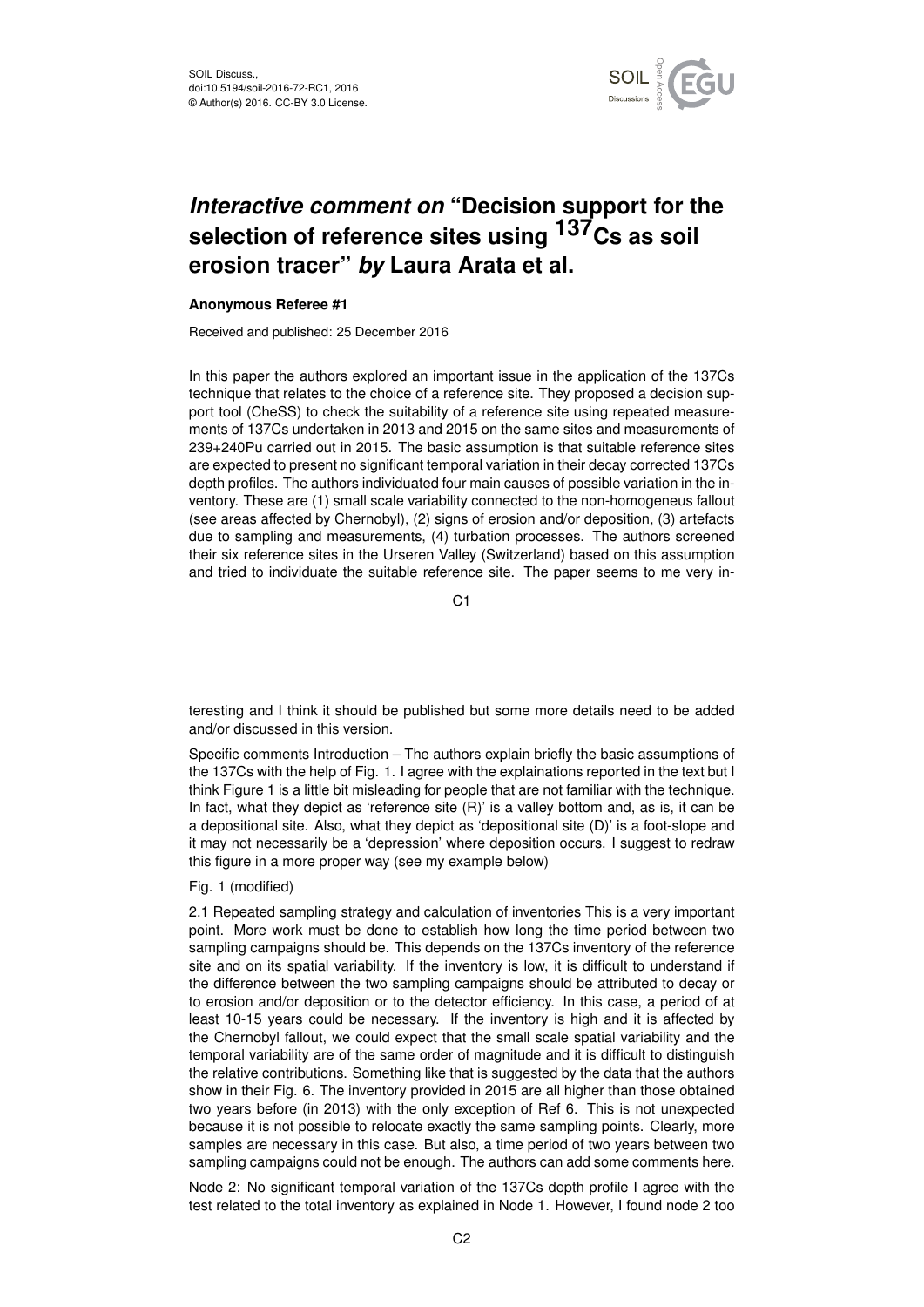severe. I agree that the shape of the reference profile is important but, I think the test should be done on the entire profile not on the single layers. In many years of experience, I have never seen two profiles collected in the same site being identical. Maybe a practicle example can clarify my thoughts. Below there are 3 potential reference profiles characterised by the same total inventory (2510 Bq m-2), so they passed Node 1. They can be fitted by the same exponential model (same shape parameter  $h0 = 70$  kg m-2 and same surface concentration  $A0 = 35$  Bq kg-1). The values of cesium activity and mass depth for each layer are reported below.

#### Figure (My example)

Using the Sutherland range as a test (see suggestions in Node 2), in 5 cases out of 10 (see my values in red) the CV is greater than 35% (which is the upper limit suggested by Sutherland). If I have understood well, this result would suggest that the site where these profiles have been obtained is not suitable as reference site. I do not think I can agree with that because they show the same exponential decline with depth, and the difference between each single layer can be attributed to other factors (the authors mentioned some of the other causes later in the paper). On the contrary, if we use a t-test or other statistical tests to compare mean and variance of these three profiles, I may be wrong, but I did not find any statistical difference. I think the authors should think about it and add some comments.

There is another limitation in the application of this procedure suggested by the authors. In my example I have considered the same value of mass depth increment for the 3 profiles. This is an ideal case. In reality, due to differences in soil type, land use, presence of stones etc., it is difficult to obtain equal values of mass depth for the corresponding layers of different profiles. This makes this comparison not possible. In the end, I find more useful to check the shape of the entire profile.

Node 4 - Signs of disturbance associated with erosion and deposition processes I agree with the explaination in the text but, Figure 3 shows only the case where the

C3

137Cs profile is perfectly exponential. In many places, profiles obtained in reference sites show a peak below the surface due to migration processes downward. In this case, the profile shown in figure 3b can be an undisturbed reference profile and, consequently, sheet erosion and deposition processes modify the shape accordingly. I suggest to improve their figure 3 considering both the possible cases (see my example below).

### Fig. 3 (modified)

Page  $7 -$  Line  $21 - 22 -$  The authors say 'If information on the depth distribution of another FRN is available, this might provide a reliable confirmation'. I agree with this statement, but an example is necessary. The use of 210Pbex proved to be very effective in combination with or in alternative to 137Cs. In fact, good relationships exist between the results obtained with 137Cs and 210Pbex. I am sure the authors want to add some comments here maybe recalling some of the works done in this field (see for example Porto et al., 2006; 2013).

Porto P., Walling D.E., Callegari G. and Catona F. (2006). Using fallout lead-210 measurements to estimate soil erosion in three small catchments in Southern Italy. Water, air and soil pollution: focus 6, 657-667 Porto P., Walling D.E., Callegari G. (2013). Using 137Cs and 210Pbex measurements to investigate the sediment budget of a small forested catchment in Southern Italy. Hydrological Processes 27(6), 795-806.

Interactive comment on SOIL Discuss., doi:10.5194/soil-2016-72, 2016.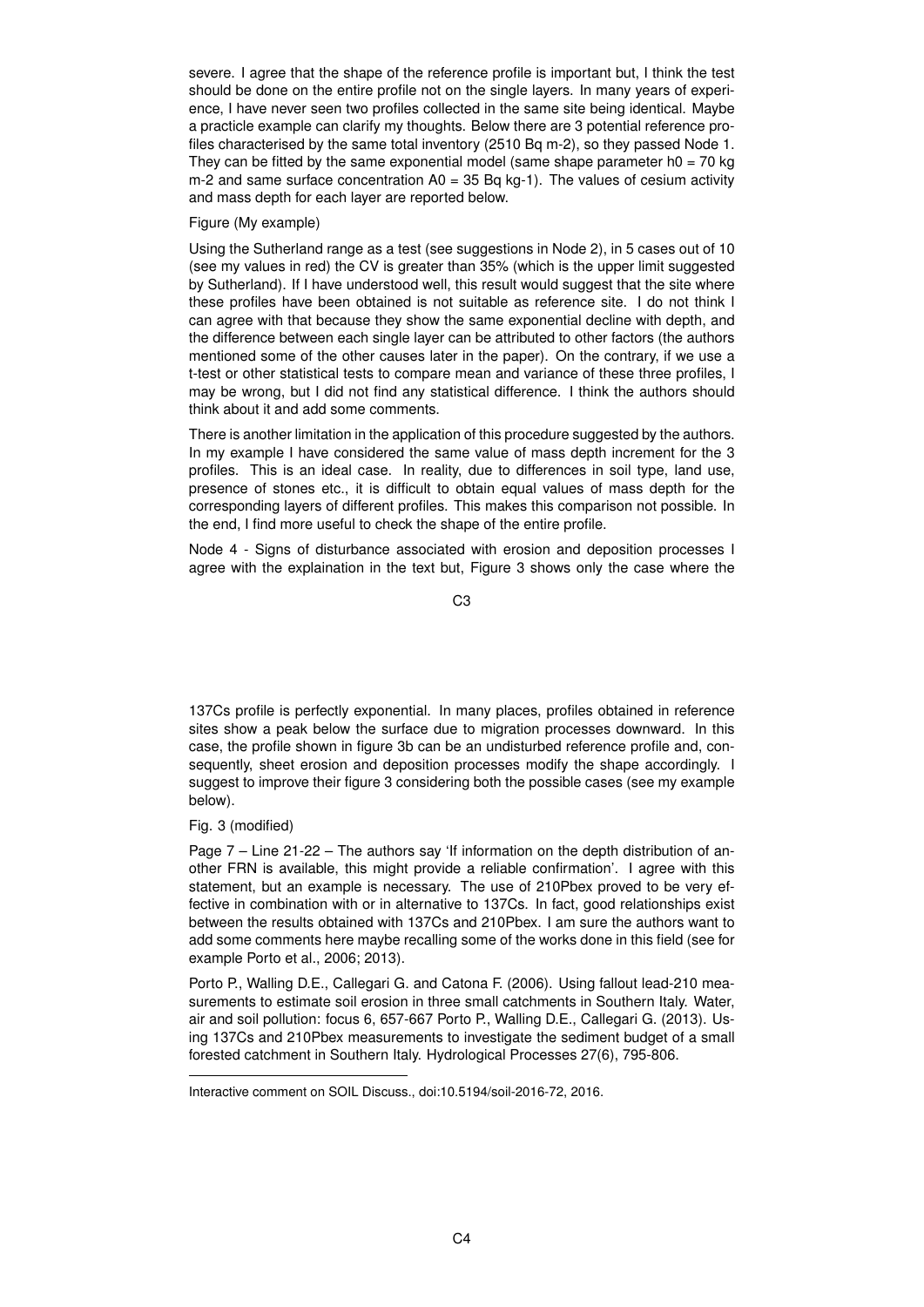

**Fig. 1.** Fig. 1 (modified)

C5



**Fig. 2.** Figure (my example)